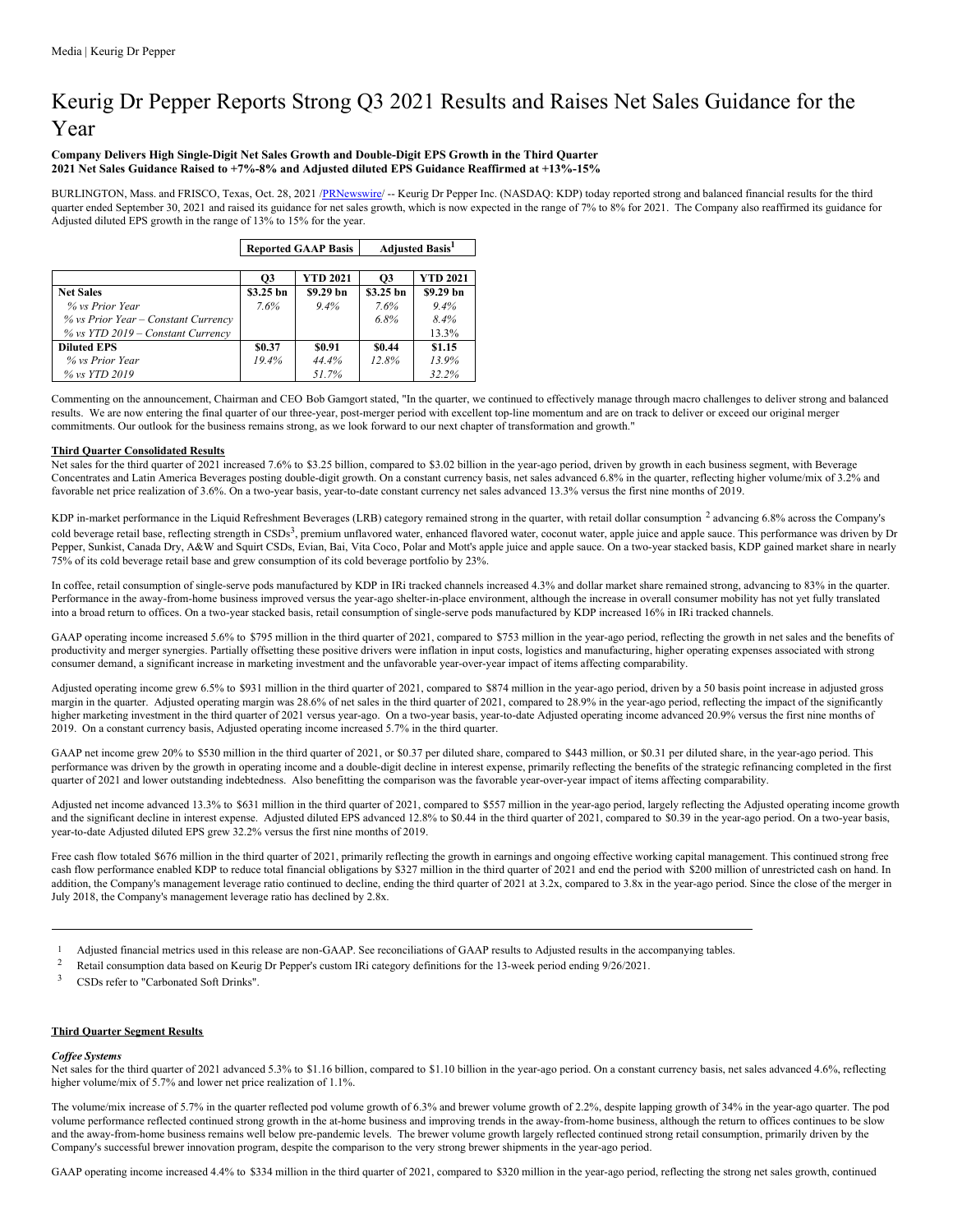productivity and merger synergies and the favorable year-over-year impact of items affecting comparability. Partially offsetting these positive drivers were inflation in input costs, logistics and manufacturing and higher marketing investment in the quarter.

Adjusted operating income increased 1.1% to \$377 million in the third quarter of 2021, compared to \$373 million in the year-ago period and, on a constant currency basis, Adjusted operating income advanced 0.5%. On a percent of net sales basis, Adjusted operating income in the third quarter of 2021 was 32.6%, compared to 34.0% in the year-ago period, largely due to the impacts of inflation and increased marketing investment.

#### *Packaged Beverages*

Net sales for the third quarter of 2021 increased 6.9% to \$1.55 billion, compared to \$1.45 billion in the year-ago period. On a constant currency basis, net sales increased 6.8%, reflecting favorable volume/mix of 1.5% and higher net price realization of 5.3%. Leading the strong net sales performance were CSDs, particularly Dr Pepper, Canada Dry, Sunkist, A&W, 7UP, and Squirt, as well as growth in Polar and Mott's, partially offset by a decline in Snapple related to recent supply chain challenges and softness in Hawaiian Punch.

GAAP operating income increased 10.8% to \$288 million in the third quarter of 2021, compared to \$260 million in the year-ago period, largely reflecting the benefits of the strong net sales growth, continued productivity and merger synergies and the favorable year-over-year impact of items affecting comparability. Partially offsetting these growth drivers were inflation in input costs, logistics and manufacturing, increased operating expenses to meet continued strong consumer demand, higher marketing investment and an increase in other operating expenses.

Adjusted operating income advanced 2.6% to \$312 million in the third quarter of 2021, compared to \$304 million in the year-ago period and, on a constant currency basis, Adjusted operating income increased 2.3%. On a percent of net sales basis, Adjusted operating income in the third quarter of 2021 was 20.2%, compared to 21.0% in the year-ago period.

#### *Beverage Concentrates*

Net sales for the third quarter of 2021 increased 11.4% to \$392 million, compared to \$352 million in the year-ago period. On a constant currency basis, net sales advanced 10.8%, reflecting favorable net price realization of 11.4% and lower volume/mix of 0.6%. The volume/mix performance reflected lower concentrate shipments in the quarter, largely offset by improving trends versus year-ago in the fountain foodservice business, driven by increased consumer mobility in the restaurant and hospitality channels.

Total shipment volume versus year-ago decreased 0.6% in the quarter, as a decline in Canada Dry was partially offset by higher shipment volume of Dr Pepper. Bottler case sales volume increased 1.6% in the quarter compared to the year-ago period.

GAAP operating income increased 9.2% to \$286 million in the third quarter of 2021, compared to \$262 million in the year-ago period, reflecting the benefit of the higher net sales, partially offset by significantly higher marketing investment in the quarter.

Adjusted operating income increased 9.1% to \$289 million in the third quarter of 2021, compared to \$265 million in the year-ago period and, on a constant currency basis, Adjusted operating income advanced 8.7%. On a percent of net sales basis, Adjusted operating income was 73.7% in the third quarter of 2021, compared to 75.3% in the year-ago period, due to the significant increase in marketing.

#### *Latin America Beverages*

Net sales for the third quarter of 2021 increased 25.8% to \$156 million, compared to \$124 million in the year-ago period and, on a constant currency basis, net sales increased 14.5%. This performance was driven by strong volume/mix growth of 10.5%, reflecting the benefits of significantly higher marketing investment and favorable net price realization of 4.0%. Leading the strong net sales performance in the quarter were Peñafiel and Clamato.

GAAP operating income increased 48% to \$37 million in the third quarter of 2021, compared to \$25 million in the year-ago period, reflecting the strong growth in constant currency net sales, continued productivity and favorable foreign currency translation and transaction impacts. This performance was partially offset by inflation in input costs and logistics, significantly higher marketing investment and increased operating expenses associated with strong consumer demand.

Adjusted operating income increased 48% to \$37 million in the third quarter of 2021, compared to \$25 million in the year-ago period and, on a constant currency basis, Adjusted operating income increased 36%. On a percent of net sales basis, Adjusted operating income advanced 350 basis points to 23.7% in the third quarter of 2021, compared to 20.2% in the year-ago period, primarily reflecting the strong growth in net sales and productivity.

#### **Outlook for 2021**

The Company raised its guidance for constant currency net sales growth to the range of 7% to 8%, from the previous range of 6% to 7%, and reaffirmed its outlook for Adjusted diluted EPS growth in the range of 13% to 15%. KDP continues to expect its management leverage ratio to be at or below 3.0x at year-end.

# **KDP Investor Contact:**

Steve Alexander T: 972-673-6769 / [steve.alexander@kdrp.com](mailto:steve.alexander@kdrp.com)

#### **KDP Media Contact:**

Katie Gilroy T: 781-418-3345 / [katie.gilroy@kdrp.com](mailto:katie.gilroy@kdrp.com)

#### **About Keurig Dr Pepper**

Keurig Dr Pepper (KDP) is a leading beverage company in North America, with annual revenue in excess of \$11 billion and nearly 27,000 employees. KDP holds leadership positions in soft drinks, specialty coffee and tea, water, juice and juice drinks and mixers, and markets the #1 single serve coffee brewing system in the U.S. and Canada. The Company's portfolio of more than 125 owned, licensed and partner brands is designed to satisfy virtually any consumer need, any time, and includes Keurig®, Dr Pepper®, Green Mountain Coffee Roasters®, Canada Dry®, Snapple®, Bai®, Mott's®, CORE® and The Original Donut Shop®. Through its powerful sales and distribution network, KDP can deliver its portfolio of hot and cold beverages to nearly every point of purchase for consumers. The Company is committed to sourcing, producing and distributing its beverages responsibly through its Drink Well. Do Good. corporate responsibility platform, including efforts around circular packaging, efficient natural resource use and supply chain sustainability. For more information, visit [www.keurigdrpepper.com](https://c212.net/c/link/?t=0&l=en&o=3334737-1&h=720328509&u=http%3A%2F%2Fwww.keurigdrpepper.com%2F&a=www.keurigdrpepper.com).

#### **FORWARD LOOKING STATEMENTS**

Certain statements contained herein are "forward-looking statements" within the meaning of applicable securities laws and regulations. These forward-looking statements can generally be identified by the use of words such as "outlook," "guidance," "anticipate," "expect," "believe," "could," "estimate," "feel," "forecast," "intend," "may," "plan," "potential," "project," "should," "target," "will," "would," and similar words. Forward-looking statements by their nature address matters that are, to different degrees, uncertain. These statements are based on the current expectations of our management, are not predictions of actual performance, and actual results may differ materially.

Forward-looking statements are subject to a number of risks and uncertainties, including the impact of the global COVID-19 pandemic and the factors disclosed in our Annual Report on Form 10-K and subsequent filings with the SEC. We are under no obligation to update, modify or withdraw any forward-looking statements, except as required by applicable law.

#### **NON-GAAP FINANCIAL MEASURES**

This release includes certain non-GAAP financial measures including Adjusted operating income, Adjusted net income, Adjusted diluted EPS and free cash flow, which differ from results using U.S. Generally Accepted Accounting Principles (GAAP). These non-GAAP financial measures should be considered as supplements to the GAAP reported measures, should not be considered replacements for, or superior to, the GAAP measures and may not be comparable to similarly named measures used by other companies. Non-GAAP financial measures typically exclude certain charges, including one-time costs that are not expected to occur routinely in future periods. The Company uses non-GAAP financial measures internally to focus management on performance excluding these special charges to gauge our business operating performance. Management believes this information is helpful to investors because it increases transparency and assists investors in understanding the underlying performance of the Company and in the analysis of ongoing operating trends. Additionally, management believes that non-GAAP financial measures are frequently used by analysts and investors in their evaluation of companies, and their continued inclusion provides consistency in financial reporting and enables analysts and investors to perform meaningful comparisons of past, present and future operating results. The most directly comparable GAAP financial measures and reconciliations to non-GAAP financial measures are set forth in the appendix to this release and included in the Company's filings with the SEC.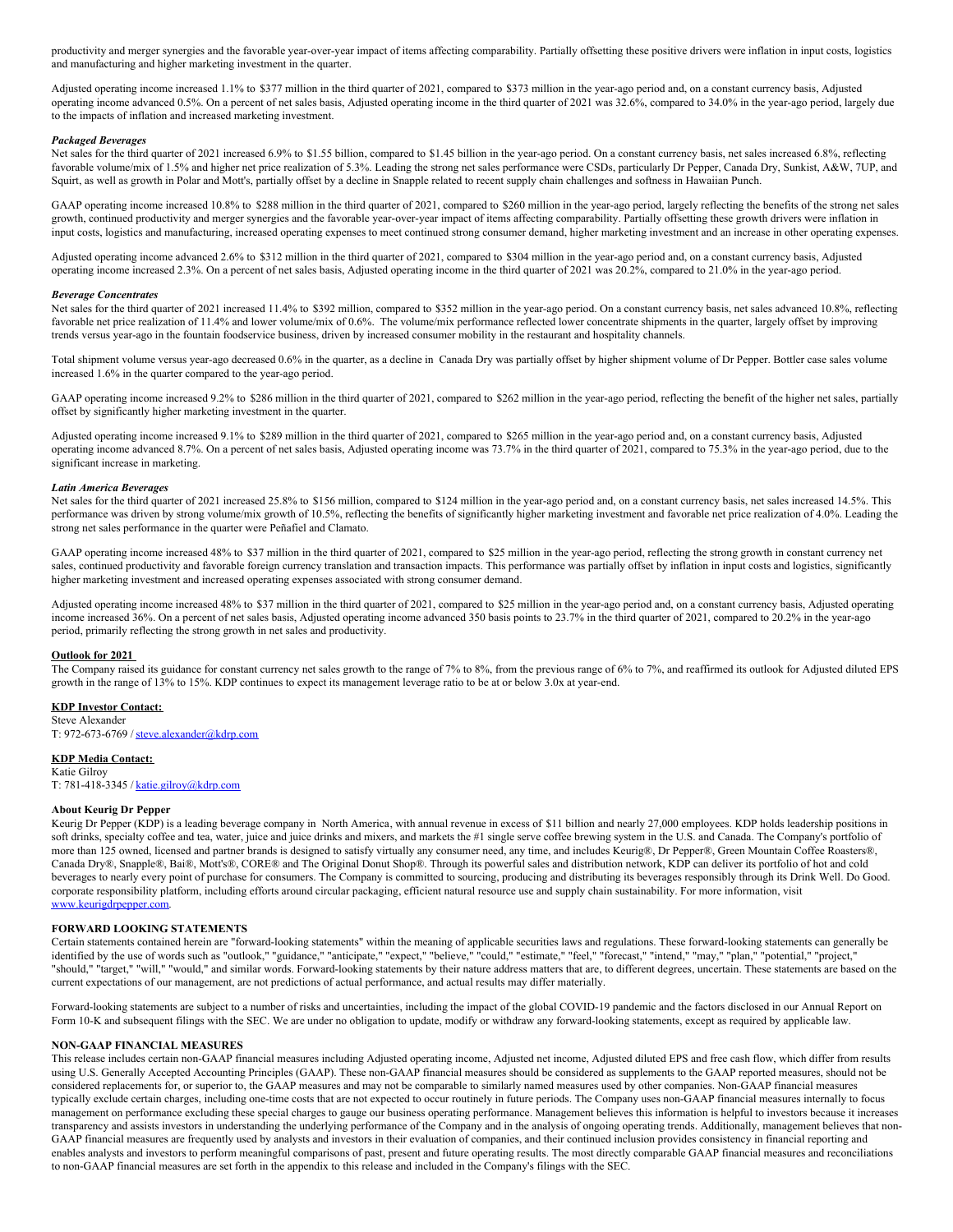To the extent that the Company provides guidance, it does so only on a non-GAAP basis and does not provide reconciliations of such forward-looking non-GAAP measures to GAAP due to the inability to predict the amount and timing of impacts outside of the Company's control on certain items, such as non-cash gains or losses resulting from mark-to-market adjustments of derivative instruments, among others.

# **KEURIG DR PEPPER INC. CONDENSED CONSOLIDATED STATEMENTS OF INCOME** *(UNAUDITED)*

|                                                                  |         | <b>Third Quarter</b> |               |                | <b>First Nine Months</b> |         |         |         |  |  |
|------------------------------------------------------------------|---------|----------------------|---------------|----------------|--------------------------|---------|---------|---------|--|--|
| (in millions, except per share data)                             | 2021    |                      |               | 2020           |                          | 2021    |         | 2020    |  |  |
| <b>Net sales</b>                                                 | S       | 3,250                | S             | 3,020          | S                        | 9,292   | S       | 8,497   |  |  |
| Cost of sales                                                    |         | 1,415                |               | 1,316          |                          | 4,087   |         | 3,779   |  |  |
| Gross profit                                                     |         | 1,835                |               | 1,704          |                          | 5,205   |         | 4,718   |  |  |
| Selling, general and administrative expenses                     |         | 1,040                |               | 949            |                          | 3,040   |         | 2,978   |  |  |
| Other operating expense (income), net                            |         |                      |               | $\overline{2}$ |                          | (4)     |         | (40)    |  |  |
| <b>Income from operations</b>                                    |         | 795                  |               | 753            |                          | 2,169   |         | 1,780   |  |  |
| Interest expense                                                 |         | 116                  |               | 148            |                          | 381     |         | 458     |  |  |
| Loss on early extinguishment of debt                             |         |                      |               |                |                          | 105     |         | 4       |  |  |
| Impairment of investments and note receivable                    |         |                      |               | 16             |                          |         |         | 102     |  |  |
| Other expense (income), net                                      |         |                      |               | 5              |                          | (6)     |         | 21      |  |  |
| Income before provision for income taxes                         |         | 678                  |               | 584            |                          | 1,689   |         | 1,195   |  |  |
| Provision for income taxes                                       |         | 149                  |               | 141            |                          | 387     |         | 298     |  |  |
| Net income including non-controlling interest                    |         | 529                  |               | 443            |                          | 1,302   |         | 897     |  |  |
| Less: Net income (loss) attributable to non-controlling interest |         | (1)                  |               |                |                          | (1)     |         |         |  |  |
| Net income attributable to KDP                                   | s       | 530                  | <sup>\$</sup> | 443            | S                        | 1,303   | \$      | 897     |  |  |
| Earnings per common share:                                       |         |                      |               |                |                          |         |         |         |  |  |
| <b>Basic</b>                                                     | \$      | 0.37                 | S             | 0.31           | S                        | 0.92    | S       | 0.64    |  |  |
| <b>Diluted</b>                                                   |         | 0.37                 |               | 0.31           |                          | 0.91    |         | 0.63    |  |  |
| Weighted average common shares outstanding:                      |         |                      |               |                |                          |         |         |         |  |  |
| <b>Basic</b>                                                     | 1,417.6 |                      |               | 1,407.3        | 1,414.9                  |         | 1,407.2 |         |  |  |
| <b>Diluted</b>                                                   | 1,428.5 |                      |               | 1,422.9        |                          | 1,427.5 |         | 1,421.5 |  |  |

# **KEURIG DR PEPPER INC. CONDENSED CONSOLIDATED BALANCE SHEETS** *(UNAUDITED)*

| 2020<br>(in millions, except share and per share data)<br>2021<br><b>Assets</b><br>Current assets:<br><sup>\$</sup><br>Cash and cash equivalents<br>S<br>200<br>240<br>Restricted cash and restricted cash equivalents<br>3<br>15<br>Trade accounts receivable, net<br>1,048<br>1,138<br>Inventories<br>972<br>762<br>490<br>323<br>Prepaid expenses and other current assets<br>2,803<br><b>Total current assets</b><br>2,388<br>Property, plant and equipment, net<br>2,425<br>2,212 |
|----------------------------------------------------------------------------------------------------------------------------------------------------------------------------------------------------------------------------------------------------------------------------------------------------------------------------------------------------------------------------------------------------------------------------------------------------------------------------------------|
|                                                                                                                                                                                                                                                                                                                                                                                                                                                                                        |
|                                                                                                                                                                                                                                                                                                                                                                                                                                                                                        |
|                                                                                                                                                                                                                                                                                                                                                                                                                                                                                        |
|                                                                                                                                                                                                                                                                                                                                                                                                                                                                                        |
|                                                                                                                                                                                                                                                                                                                                                                                                                                                                                        |
|                                                                                                                                                                                                                                                                                                                                                                                                                                                                                        |
|                                                                                                                                                                                                                                                                                                                                                                                                                                                                                        |
|                                                                                                                                                                                                                                                                                                                                                                                                                                                                                        |
|                                                                                                                                                                                                                                                                                                                                                                                                                                                                                        |
|                                                                                                                                                                                                                                                                                                                                                                                                                                                                                        |
| Investments in unconsolidated affiliates<br>85<br>88                                                                                                                                                                                                                                                                                                                                                                                                                                   |
| Goodwill<br>20,193<br>20,184                                                                                                                                                                                                                                                                                                                                                                                                                                                           |
| Other intangible assets, net<br>23,883<br>23,968                                                                                                                                                                                                                                                                                                                                                                                                                                       |
| Other non-current assets<br>901<br>894                                                                                                                                                                                                                                                                                                                                                                                                                                                 |
| 40<br>Deferred tax assets<br>45                                                                                                                                                                                                                                                                                                                                                                                                                                                        |
| \$<br>50,330<br>49,779<br>-S<br><b>Total assets</b>                                                                                                                                                                                                                                                                                                                                                                                                                                    |
| <b>Liabilities and Stockholders' Equity</b>                                                                                                                                                                                                                                                                                                                                                                                                                                            |
| Current liabilities:                                                                                                                                                                                                                                                                                                                                                                                                                                                                   |
| <sup>\$</sup><br>S<br>4.072<br>Accounts payable<br>3,740                                                                                                                                                                                                                                                                                                                                                                                                                               |
| Accrued expenses<br>1,121<br>1,040                                                                                                                                                                                                                                                                                                                                                                                                                                                     |
| Structured payables<br>142<br>153                                                                                                                                                                                                                                                                                                                                                                                                                                                      |
| 998<br>Short-term borrowings and current portion of long-term obligations<br>2,345                                                                                                                                                                                                                                                                                                                                                                                                     |
| Other current liabilities<br>462<br>416                                                                                                                                                                                                                                                                                                                                                                                                                                                |
| <b>Total current liabilities</b><br>6,795<br>7,694                                                                                                                                                                                                                                                                                                                                                                                                                                     |
| Long-term obligations<br>11,727<br>11,143                                                                                                                                                                                                                                                                                                                                                                                                                                              |
| Deferred tax liabilities<br>5,993<br>5,940                                                                                                                                                                                                                                                                                                                                                                                                                                             |
| Other non-current liabilities<br>1,463<br>1,119                                                                                                                                                                                                                                                                                                                                                                                                                                        |
| <b>Total liabilities</b><br>25,925<br>25,949                                                                                                                                                                                                                                                                                                                                                                                                                                           |
| Commitments and contingencies                                                                                                                                                                                                                                                                                                                                                                                                                                                          |
| Stockholders' equity:                                                                                                                                                                                                                                                                                                                                                                                                                                                                  |
| Preferred stock, \$0.01 par value, 15,000,000 shares authorized, no shares issued                                                                                                                                                                                                                                                                                                                                                                                                      |
| Common stock, \$0.01 par value, 2,000,000,000 shares authorized, 1,417,914,437 and 1,407,260,676 shares issued and outstanding as of                                                                                                                                                                                                                                                                                                                                                   |
| September 30, 2021 and December 31, 2020, respectively<br>14<br>14                                                                                                                                                                                                                                                                                                                                                                                                                     |
| 21,764<br>21,677<br>Additional paid-in capital                                                                                                                                                                                                                                                                                                                                                                                                                                         |
| Retained earnings<br>2,621<br>2,061                                                                                                                                                                                                                                                                                                                                                                                                                                                    |
| Accumulated other comprehensive loss<br>77<br>6                                                                                                                                                                                                                                                                                                                                                                                                                                        |
| 23,829<br>Total stockholders' equity<br>24,405                                                                                                                                                                                                                                                                                                                                                                                                                                         |
| Non-controlling interest<br>$\mathbf{1}$                                                                                                                                                                                                                                                                                                                                                                                                                                               |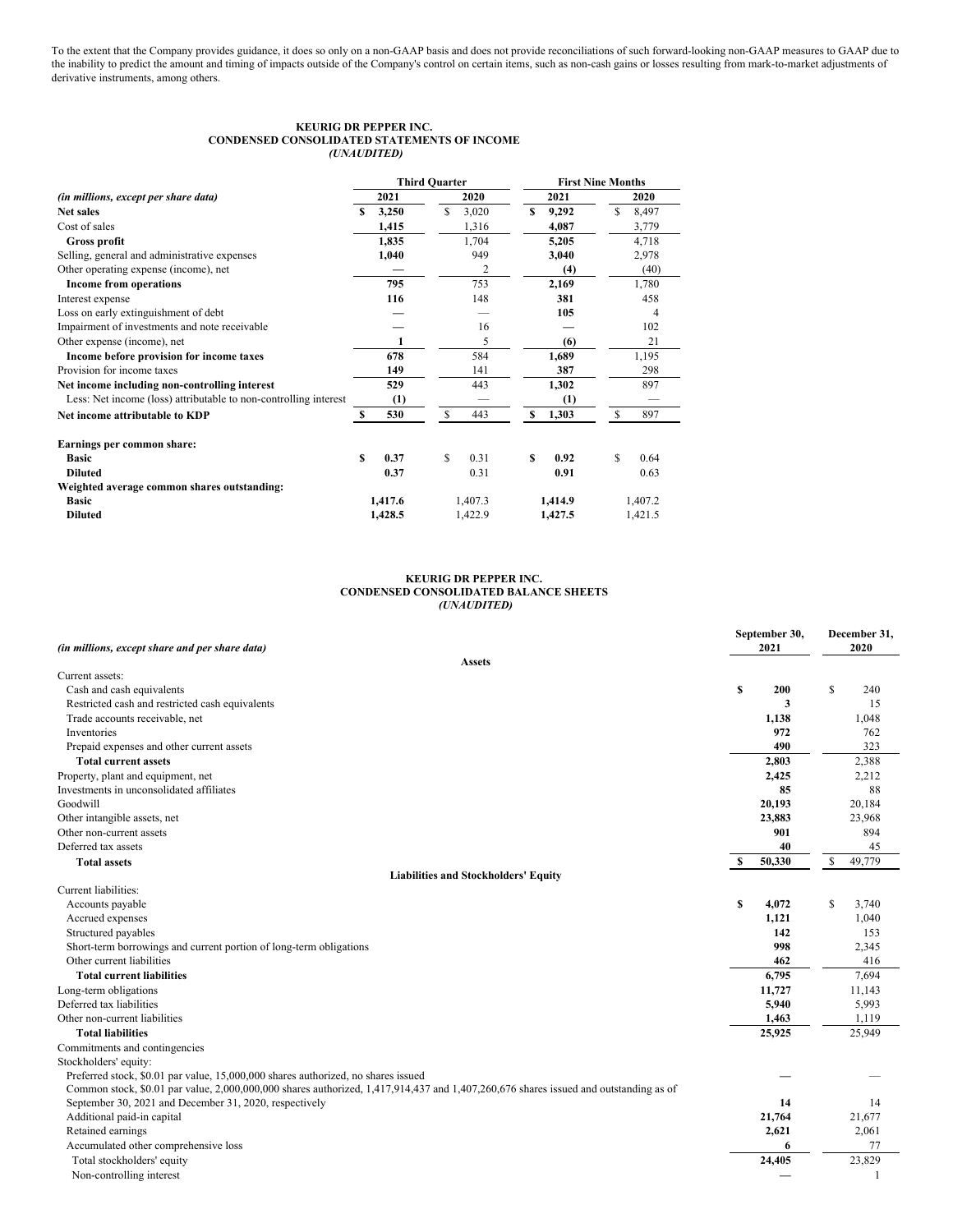# **KEURIG DR PEPPER INC. CONDENSED CONSOLIDATED STATEMENTS OF CASH FLOWS** *(UNAUDITED)*

|                                                                                             | <b>First Nine Months</b> |    |                |
|---------------------------------------------------------------------------------------------|--------------------------|----|----------------|
| (in millions)                                                                               | 2021                     |    | 2020           |
| <b>Operating activities:</b>                                                                |                          |    |                |
| Net income attributable to KDP                                                              | \$<br>1,303              | S  | 897            |
| Adjustments to reconcile net income to net cash provided by operating activities:           |                          |    |                |
| Depreciation expense                                                                        | 304                      |    | 272            |
| Amortization of intangibles                                                                 | 101                      |    | 100            |
| Other amortization expense                                                                  | 118                      |    | 118            |
| Provision for sales returns                                                                 | 48                       |    | 36             |
| Deferred income taxes                                                                       | (21)                     |    | (27)           |
| Employee stock-based compensation expense                                                   | 68                       |    | 62             |
| Loss on early extinguishment of debt                                                        | 105                      |    | $\overline{4}$ |
| Gain on disposal of property, plant and equipment                                           | (5)                      |    | (39)           |
| Unrealized loss on foreign currency                                                         | 1                        |    | 14             |
| Unrealized (gain) loss on derivatives                                                       | (94)                     |    | 47             |
| Equity in loss of unconsolidated affiliates                                                 | 2                        |    | 19             |
| Impairment on investments and note receivable of unconsolidated affiliate                   |                          |    | 102            |
| Other, net                                                                                  | 10                       |    | 50             |
| Changes in assets and liabilities:                                                          |                          |    |                |
| Trade accounts receivable                                                                   | (126)                    |    | (1)            |
| Inventories                                                                                 | (210)                    |    | (175)          |
| Income taxes receivable and payables, net                                                   | (11)                     |    | (118)          |
| Other current and non-current assets                                                        | (181)                    |    | (387)          |
| Accounts payable and accrued expenses                                                       | 536                      |    | 500            |
| Other current and non-current liabilities                                                   | (15)                     |    | 192            |
| Net change in operating assets and liabilities                                              | (7)                      |    | 11             |
| Net cash provided by operating activities                                                   | 1,933                    |    | 1,666          |
| <b>Investing activities:</b>                                                                |                          |    |                |
| Purchases of property, plant and equipment                                                  | (325)                    |    | (356)          |
| Proceeds from sales of property, plant and equipment                                        | 18                       |    | 203            |
| Purchases of intangibles                                                                    | (31)                     |    | (26)           |
| Issuance of related party note receivable                                                   | (17)                     |    | (6)            |
| Investments in unconsolidated affiliates                                                    |                          |    | (4)            |
| Other, net                                                                                  | 5                        |    | 7              |
| Net cash used in investing activities                                                       | (350)                    |    | (182)          |
| <b>Financing activities:</b>                                                                |                          |    |                |
| Proceeds from issuance of Notes                                                             | 2,150                    |    | 1,500          |
| <b>Repayments of Notes</b>                                                                  | (3,595)                  |    | (250)          |
| Proceeds from issuance of commercial paper                                                  | 4,756                    |    | 6,843          |
| Repayments of commercial paper                                                              | (3,758)                  |    | (7, 754)       |
| Proceeds from KDP Revolver                                                                  |                          |    | 1,850          |
| Repayments of KDP Revolver                                                                  |                          |    | (1,850)        |
| Proceeds from sale of stock by JAB                                                          |                          |    | 29             |
| Repayments of 2019 KDP Term Loan                                                            | (425)                    |    | (880)          |
| Proceeds from structured payables                                                           | 112                      |    | 128            |
| Repayments of structured payables                                                           | (123)                    |    | (290)          |
| Cash dividends paid                                                                         |                          |    |                |
|                                                                                             | (687)                    |    | (635)          |
| Proceeds from issuance of common stock<br>Tax withholdings related to net share settlements | 140                      |    |                |
|                                                                                             | (125)                    |    |                |
| Payments on finance leases                                                                  | (40)                     |    | (35)           |
| Other, net                                                                                  | (35)                     |    | (22)           |
| Net cash used in financing activities                                                       | (1,630)                  |    | (1, 366)       |
| Cash, cash equivalents, restricted cash, and restricted cash equivalents:                   |                          |    |                |
| Net change from operating, investing and financing activities                               | (47)                     |    | 118            |
| Effect of exchange rate changes                                                             | (5)                      |    | (11)           |
| Beginning balance                                                                           | 255                      |    | 111            |
| Ending balance                                                                              | \$<br>203                | \$ | 218            |

# **KEURIG DR PEPPER INC. RECONCILIATION OF SEGMENT INFORMATION** *(UNAUDITED)*

|                    |              |       | <b>Third Quarter</b> |       | <b>First Nine Months</b> |       |  |       |  |
|--------------------|--------------|-------|----------------------|-------|--------------------------|-------|--|-------|--|
| (in millions)      | 2020<br>2021 |       |                      |       |                          | 2021  |  | 2020  |  |
| <b>Net Sales</b>   |              |       |                      |       |                          |       |  |       |  |
| Coffee Systems     |              | 1.155 |                      | 1.097 |                          | 3.398 |  | 3.113 |  |
| Packaged Beverages |              | 1.547 |                      | .447  |                          | 4.352 |  | 4.056 |  |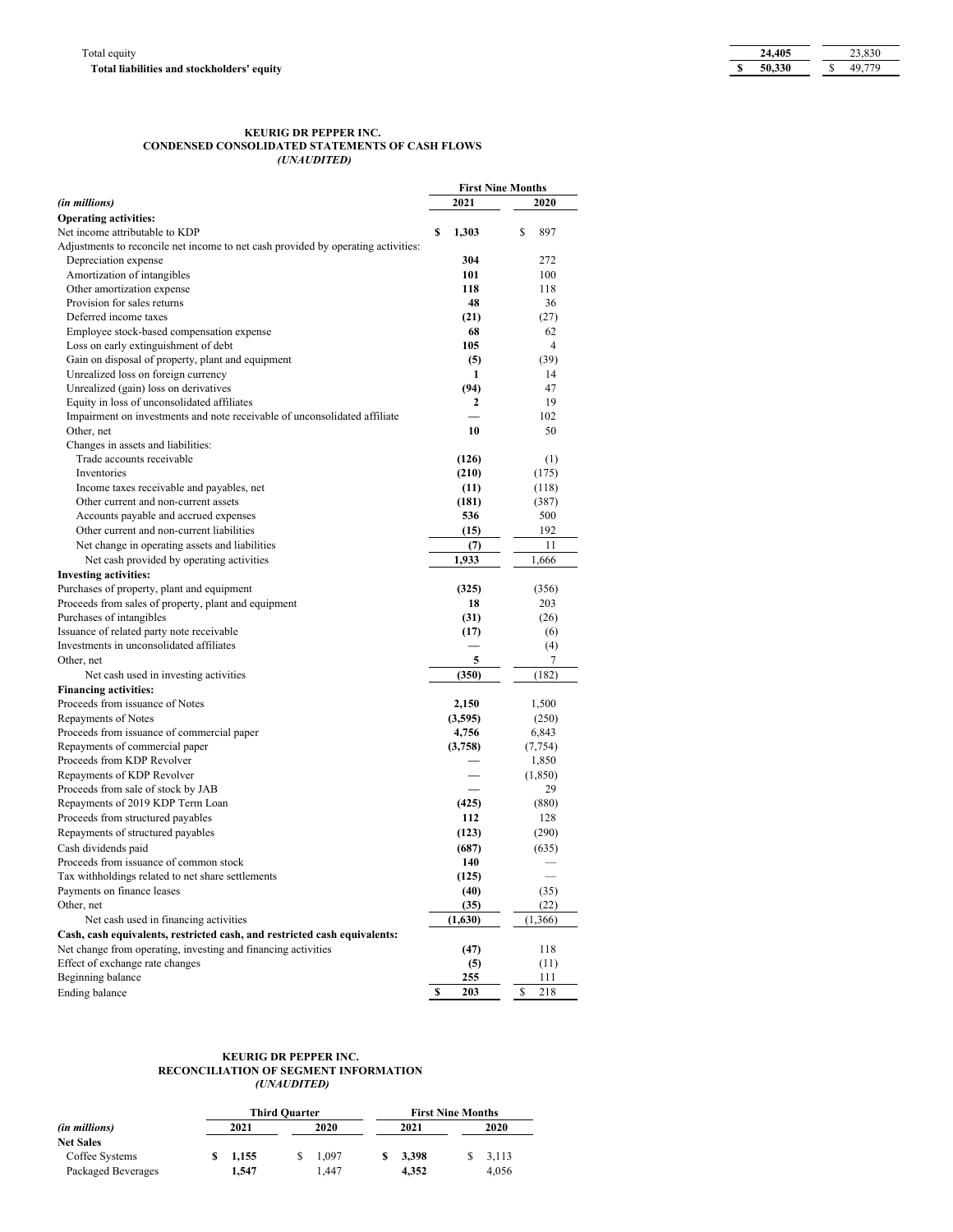| Beverage Concentrates               | 383   |   | 752   |   | -925  | 387   |
|-------------------------------------|-------|---|-------|---|-------|-------|
| <b>Total net sales</b>              | 3.250 |   | 3,020 |   | 9.292 | 8,497 |
| <b>Income from Operations</b>       |       |   |       |   |       |       |
| Coffee Systems                      | 334   | S | 320   | S | 992   | 882   |
| Packaged Beverages                  | 288   |   | 260   |   | 721   | 657   |
| <b>Beverage Concentrates</b>        | 286   |   | 262   |   | 778   | 679   |
| Latin America Beverages             | 37    |   | 25    |   | 95    | 73    |
| Unallocated corporate costs         | (150) |   | (114) |   | (417) | (511) |
| <b>Total income from operations</b> | 795   |   | 753   |   | 2,169 | 1.780 |

### **KEURIG DR PEPPER INC. RECONCILIATION OF CERTAIN NON-GAAP INFORMATION** *(UNAUDITED)*

The company reports its financial results in accordance with U.S. GAAP. However, management believes that certain non-GAAP financial measures that reflect the way management evaluates the business may provide investors with additional information regarding the company's results, trends and ongoing performance on a comparable basis.

For the third quarter of 2021 and 2020, we define our Adjusted non-GAAP financial measures as certain financial statement captions and metrics adjusted for certain items affecting comparability. The items affecting comparability are defined below.

Specifically, investors should consider the following with respect to our financial results:

**Adjusted**: Defined as certain financial statement captions and metrics adjusted for certain items affecting comparability.

**Items affecting comparability**: Defined as certain items that are excluded for comparison to prior year periods, adjusted for the tax impact as applicable. Tax impact is determined based upon an approximate rate for each item. For each period, management adjusts for (i) the unrealized mark-to-market impact of derivative instruments not designated as hedges in accordance with U.S. GAAP and do not have an offsetting risk reflected within the financial results; (ii) the amortization associated with definite-lived intangible assets; (iii) the amortization of the deferred financing costs associated with the DPS Merger; (iv) the amortization of the fair value adjustment of the senior unsecured notes obtained as a result of the DPS Merger; (v) stock compensation expense and the associated windfall tax benefit attributable to the matching awards made to employees who made an initial investment in KDP; (vi) non-cash changes in deferred tax liabilities related to goodwill and other intangible assets as a result of tax rate or apportionment changes; and (vii) other certain items that are excluded for comparison purposes to prior year periods.

For the third quarter and first nine months of 2021, the other certain items excluded for comparison purposes include (i) restructuring and integration expenses related to significant business combinations; (ii) productivity expenses; (iii) costs related to significant non-routine legal matters; (iv) the loss on early extinguishment of debt related to the redemption of debt; (v) incremental costs to our operations related to risks associated with the COVID-19 pandemic; and (vi) gains from insurance recoveries related to the February 2019 organized malware attack on our business operation networks in the Coffee Systems segment.

For the third quarter and first nine months of 2020, the other certain items excluded for comparison purposes include (i) restructuring and integration expenses related to significant business combinations; (ii) productivity expenses; (iii) transaction costs for significant business combinations (completed or abandoned) excluding the DPS Merger; (iv) costs related to significant non-routine legal matters; (v) the loss on early extinguishment of debt related to the redemption of debt, (vi) incremental costs to our operations related to risks associated with the COVID-19 pandemic and (vii) impairment recognized on our equity method investments with Bedford and LifeFuels.

Incremental costs to our operations related to risks associated with the COVID-19 pandemic include incremental expenses incurred to either maintain the health and safety of our front-line employees or temporarily increase compensation to such employees to ensure essential operations continue during the pandemic. We believe removing these costs reflects how management views our business results on a consistent basis.

For the third quarter and first nine months of 2021 and 2020, the supplemental financial data set forth below includes reconciliations of Adjusted income from operations, Adjusted net income and Adjusted diluted EPS to the applicable financial measure presented in the unaudited condensed consolidated financial statement for the same period.

Reconciliations for these items are provided in the tables below.

### **KEURIG DR PEPPER INC. RECONCILIATION OF CERTAIN REPORTED ITEMS TO CERTAIN NON-GAAP ADJUSTED ITEMS For the Third Quarter of 2021** *(Unaudited, in millions, except per share data)*

|                                     | Cost of sales<br>Gross profit |             | Gross<br>Selling, general and administrative<br>margin<br>expenses |  |       | <b>Income from</b><br>operations | Operating<br>margin   |
|-------------------------------------|-------------------------------|-------------|--------------------------------------------------------------------|--|-------|----------------------------------|-----------------------|
| Reported                            | 1,415<br>ъ                    | 1,835<br>S. | $\frac{0}{0}$<br>56.5                                              |  | 1,040 | 795                              | 24.5<br>$\%$          |
| Items Affecting Comparability:      |                               |             |                                                                    |  |       |                                  |                       |
| Mark to market                      | 27                            | (27)        |                                                                    |  | (18)  | (9)                              |                       |
| Amortization of intangibles         |                               |             |                                                                    |  | (34)  | 34                               |                       |
| Stock compensation                  |                               |             |                                                                    |  | (3)   |                                  |                       |
| Restructuring and integration costs |                               |             |                                                                    |  | (53)  | 53                               |                       |
| Productivity                        | (21)                          | 21          |                                                                    |  | (23)  | 44                               |                       |
| Nonroutine legal matters            | $\overline{\phantom{a}}$      |             |                                                                    |  | (7)   |                                  |                       |
| COVID-19                            | (3)                           |             |                                                                    |  | (1)   |                                  |                       |
| <b>Transaction Costs</b>            |                               |             |                                                                    |  | (1)   |                                  |                       |
| Malware incident                    |                               |             |                                                                    |  |       | (1)                              |                       |
| Adjusted                            | 1,418                         | 1,832<br>ъ  | 56.4<br>$\frac{0}{0}$                                              |  | 901   | 931                              | 28.6<br>$\frac{0}{0}$ |

|          |                 | Income before        |                      |              |  | Net income      | <b>Diluted</b> |
|----------|-----------------|----------------------|----------------------|--------------|--|-----------------|----------------|
|          | <b>Interest</b> | provision for income | <b>Provision for</b> | Effective    |  | attributable to | earnings       |
|          | expense         | taxes                | income taxes         | tax rate     |  | KDP.            | per share      |
| Reported | 116             | 678                  | 149                  | 22 O<br>44.V |  | 530             | 0.37           |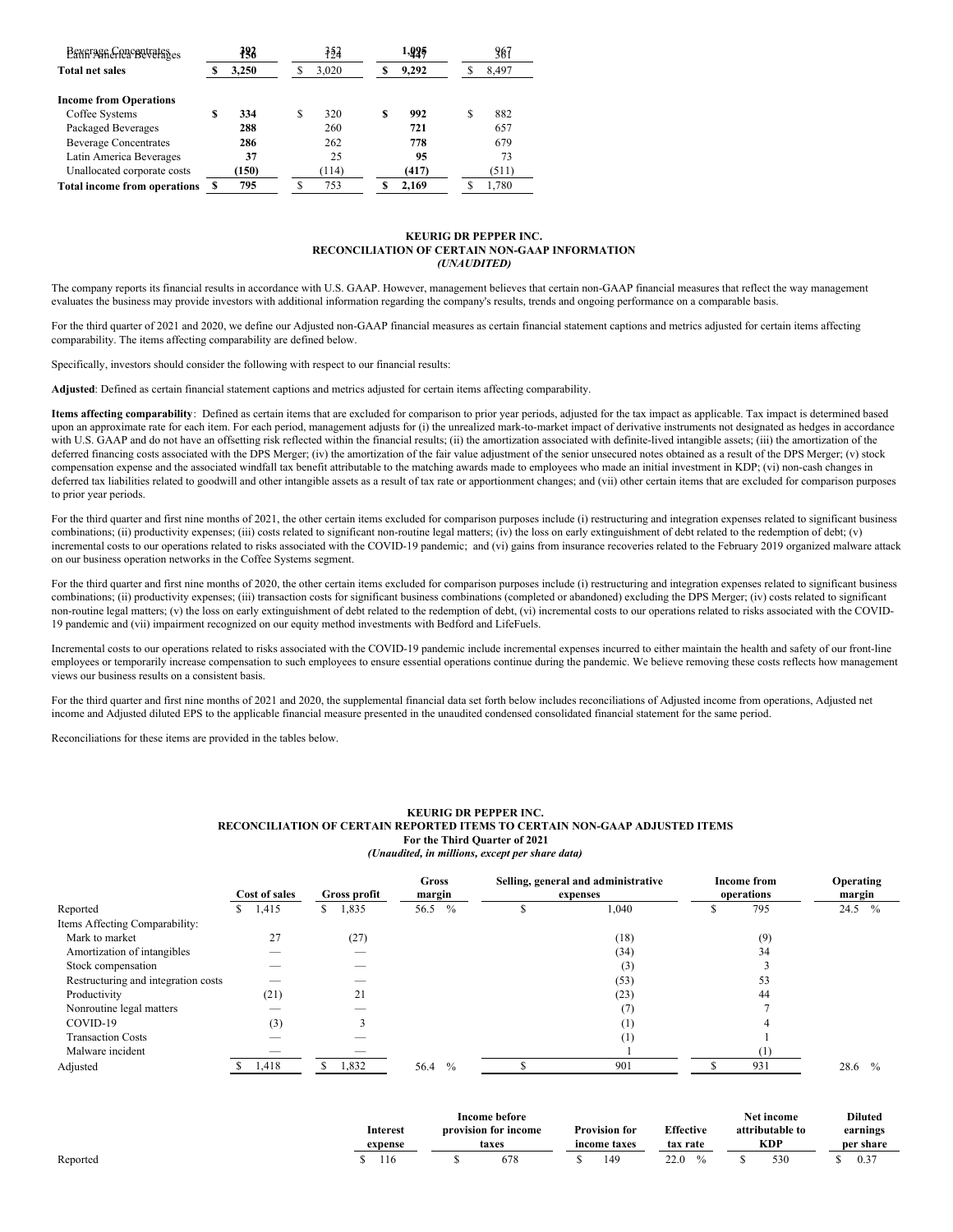| Iteyns <sub>t</sub> Affesting&omparability:                      |     | (9) | (3) |                       | (6) |      |
|------------------------------------------------------------------|-----|-----|-----|-----------------------|-----|------|
| Amortization of intangibles                                      |     | 34  |     |                       | 25  | 0.02 |
| Amortization of deferred financing costs                         | (2) |     |     |                       |     |      |
| Amortization of fair value debt adjustment                       | (4) |     |     |                       |     |      |
| Stock compensation                                               |     |     |     |                       |     |      |
| Restructuring and integration costs                              |     | 53  |     |                       | 40  | 0.03 |
| Productivity                                                     |     | 44  |     |                       | 33  | 0.02 |
| Loss on early extinguishment of debt                             |     |     |     |                       |     |      |
| Nonroutine legal matters                                         |     |     |     |                       |     |      |
| COVID-19                                                         |     |     |     |                       |     |      |
| <b>Transaction Costs</b>                                         |     |     |     |                       |     |      |
| Malware incident                                                 |     | (1) | (1) |                       |     |      |
| Change in deferred tax liabilities related to goodwill and other |     |     |     |                       |     |      |
| intangible assets                                                |     |     |     |                       |     |      |
| Adjusted                                                         | 110 | 820 | 190 | 23.2<br>$\frac{0}{0}$ | 631 | 0.44 |

*Diluted earnings per common share may not foot due to rounding.*

#### **KEURIG DR PEPPER INC. RECONCILIATION OF CERTAIN REPORTED ITEMS TO CERTAIN NON-GAAP ADJUSTED ITEMS For the Third Quarter of 2020** *(Unaudited, in millions, except per share data)*

|                                     | Cost of sales | Gross profit |                       | Selling, general and administrative<br>expenses | <b>Income from</b><br>operations | <b>Operating</b><br>margin |
|-------------------------------------|---------------|--------------|-----------------------|-------------------------------------------------|----------------------------------|----------------------------|
| Reported                            | 1,316<br>S.   | 1,704<br>S.  | 56.4<br>$\frac{0}{0}$ | 949                                             | 753                              | 24.9<br>$\frac{0}{0}$      |
| Items Affecting Comparability:      |               |              |                       |                                                 |                                  |                            |
| Mark to market                      | 46            | (46)         |                       | (1)                                             | (45)                             |                            |
| Amortization of intangibles         |               |              |                       | (34)                                            | 34                               |                            |
| Stock compensation                  |               |              |                       | (6)                                             | o                                |                            |
| Restructuring and integration costs | __            |              |                       | (39)                                            | 39                               |                            |
| Productivity                        | (10)          | 10           |                       | (20)                                            | 30                               |                            |
| Nonroutine legal matters            |               |              |                       | (8)                                             |                                  |                            |
| COVID-19                            | (19)          | 19           |                       | (30)                                            | 49                               |                            |
| Adjusted                            | 1,333         | 1,687        | $\frac{0}{0}$<br>55.9 | 811                                             | 874                              | 28.9<br>$\frac{0}{0}$      |

|                                            |          | <b>Interest</b><br>expense |          | <b>Impairment</b> of<br>investments and note<br>receivable | <b>Income before</b><br>provision for<br>income taxes |   | <b>Provision</b><br>for income<br>taxes | <b>Effective</b><br>tax rate |               |    | Net income<br>attributable<br>to KDP | <b>Diluted</b><br>earnings<br>per share |
|--------------------------------------------|----------|----------------------------|----------|------------------------------------------------------------|-------------------------------------------------------|---|-----------------------------------------|------------------------------|---------------|----|--------------------------------------|-----------------------------------------|
| Reported                                   |          | 148                        |          | 16                                                         | 584                                                   | S | 141                                     | 24.1                         | $\frac{0}{0}$ | ъ. | 443                                  | \$<br>0.31                              |
| Items Affecting Comparability:             |          |                            |          |                                                            |                                                       |   |                                         |                              |               |    |                                      |                                         |
| Mark to market                             |          | (1)                        |          |                                                            | (44)                                                  |   | (13)                                    |                              |               |    | (31)                                 | (0.02)                                  |
| Amortization of intangibles                |          |                            |          |                                                            | 34                                                    |   |                                         |                              |               |    | 25                                   | 0.02                                    |
| Amortization of deferred financing costs   |          | (2)                        |          |                                                            |                                                       |   |                                         |                              |               |    |                                      |                                         |
| Amortization of fair value debt adjustment |          | (6)                        |          |                                                            |                                                       |   |                                         |                              |               |    |                                      |                                         |
| Stock compensation                         |          |                            |          |                                                            |                                                       |   |                                         |                              |               |    |                                      |                                         |
| Restructuring and integration costs        |          |                            |          |                                                            | 39                                                    |   |                                         |                              |               |    | 31                                   | 0.02                                    |
| Productivity                               |          |                            |          |                                                            | 30                                                    |   |                                         |                              |               |    | 22                                   | 0.02                                    |
| Impairment on Investment                   |          |                            |          | (16)                                                       | 16                                                    |   |                                         |                              |               |    |                                      | 0.01                                    |
| Nonroutine legal matters                   |          |                            |          |                                                            | 8                                                     |   |                                         |                              |               |    |                                      |                                         |
| COVID-19                                   |          |                            |          |                                                            | 49                                                    |   |                                         |                              |               |    | 37                                   | 0.03                                    |
| Adjusted                                   |          | 139                        |          |                                                            | 730                                                   | ς | 173                                     | 23.7                         | $\frac{0}{0}$ |    | 557                                  | 0.39                                    |
| $\mathbf{r}$                               | $\cdots$ |                            | $\cdots$ |                                                            |                                                       |   |                                         |                              |               |    |                                      |                                         |

*Diluted earnings per common share may not foot due to rounding.*

# **KEURIG DR PEPPER INC. RECONCILIATION OF CERTAIN REPORTED ITEMS TO CERTAIN NON-GAAP ADJUSTED ITEMS For the First Nine Months of 2021** *(Unaudited, in millions, except per share data)*

|                                     | Cost of sales | <b>Gross</b><br>Selling, general and administrative<br><b>Gross profit</b><br>margin<br>expenses |                       |  | <b>Income from</b><br>operations |  |       |                       |
|-------------------------------------|---------------|--------------------------------------------------------------------------------------------------|-----------------------|--|----------------------------------|--|-------|-----------------------|
| Reported                            | 4,087         | 5,205                                                                                            | $\frac{0}{0}$<br>56.0 |  | 3,040                            |  | 2,169 | 23.3<br>$\frac{0}{0}$ |
| Items Affecting Comparability:      |               |                                                                                                  |                       |  |                                  |  |       |                       |
| Mark to market                      | 53            | (53)                                                                                             |                       |  | 32                               |  | (85)  |                       |
| Amortization of intangibles         |               | __                                                                                               |                       |  | (101)                            |  | 101   |                       |
| Stock compensation                  |               |                                                                                                  |                       |  | (14)                             |  | 14    |                       |
| Restructuring and integration costs |               |                                                                                                  |                       |  | (145)                            |  | 145   |                       |
| Productivity                        | (43)          | 43                                                                                               |                       |  | (72)                             |  | 115   |                       |
| Nonroutine legal matters            |               |                                                                                                  |                       |  | (23)                             |  | 23    |                       |
| COVID-19                            | (22)          | 22                                                                                               |                       |  | (9)                              |  | 31    |                       |
| Transaction costs                   |               |                                                                                                  |                       |  | (1)                              |  |       |                       |
| Malware incident                    | $-$           | $-$                                                                                              |                       |  |                                  |  | (3)   |                       |
| Adjusted                            | 4,075         | 5,217                                                                                            | $\%$<br>56.1          |  | 2,710                            |  | 2,511 | 27.0<br>$\frac{0}{0}$ |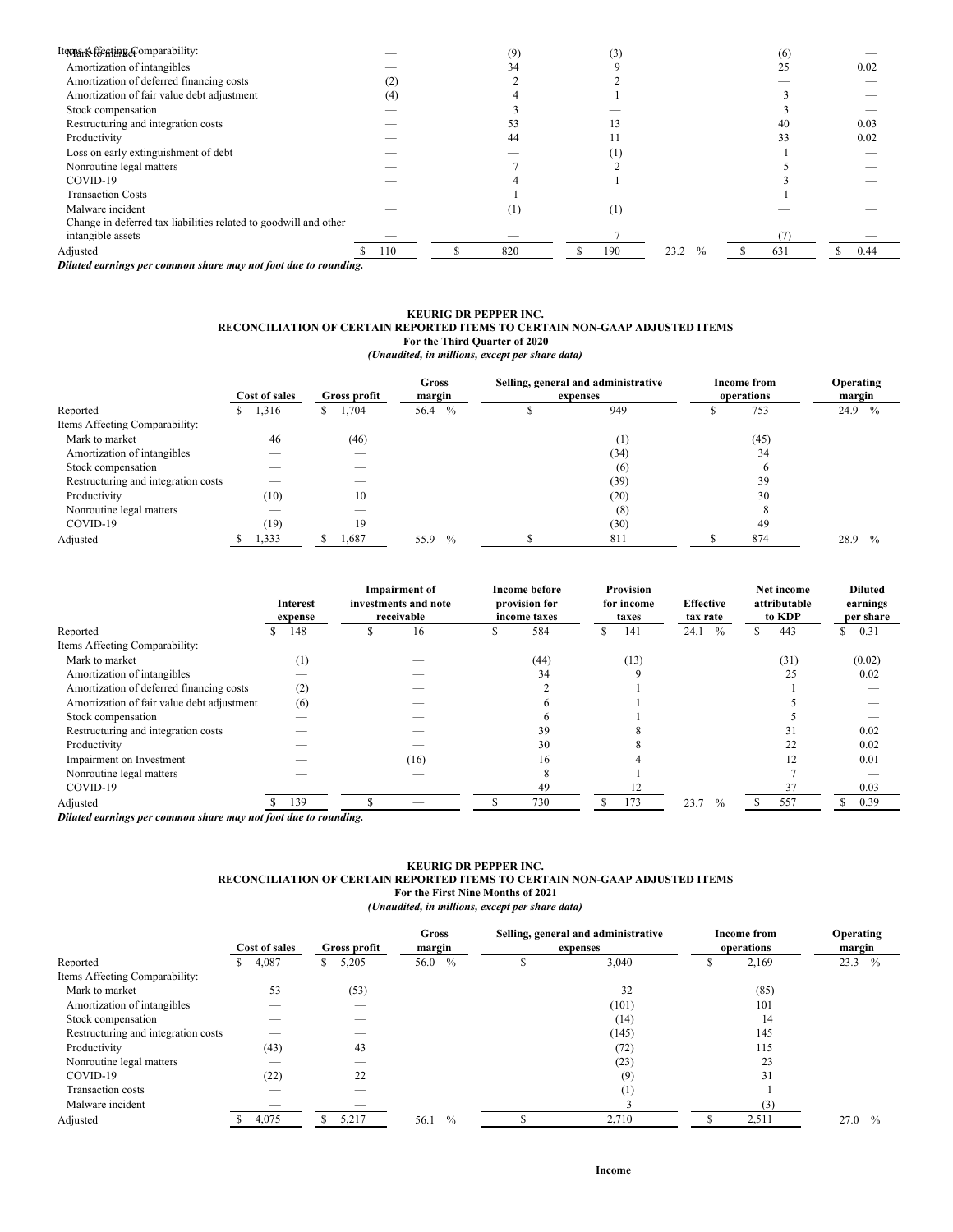|                                                                             | Interest<br>expense |   | Loss on early<br>extinguishment<br>of debt |    | before<br>provision<br>for income |    | <b>Provision</b><br>for income<br>taxes | <b>Effective</b><br>tax rate |               |               | <b>Net income</b><br>attributable<br>to KDP |  |
|-----------------------------------------------------------------------------|---------------------|---|--------------------------------------------|----|-----------------------------------|----|-----------------------------------------|------------------------------|---------------|---------------|---------------------------------------------|--|
| Reported                                                                    | 381                 | S | 105                                        | \$ | ta 889                            | S  | 387                                     | 22.9                         | $\%$          | \$            | 1,303                                       |  |
| Items Affecting Comparability:                                              |                     |   |                                            |    |                                   |    |                                         |                              |               |               |                                             |  |
| Mark to market                                                              |                     |   |                                            |    | (92)                              |    | (23)                                    |                              |               |               | (69)                                        |  |
| Amortization of intangibles                                                 |                     |   |                                            |    | 101                               |    | 26                                      |                              |               |               | 75                                          |  |
| Amortization of deferred financing costs                                    | (6)                 |   |                                            |    | 6                                 |    |                                         |                              |               |               |                                             |  |
| Amortization of fair value debt adjustment                                  | (14)                |   |                                            |    | 14                                |    |                                         |                              |               |               |                                             |  |
| Stock compensation                                                          |                     |   |                                            |    | 14                                |    | 14                                      |                              |               |               |                                             |  |
| Restructuring and integration costs                                         |                     |   |                                            |    | 145                               |    | 35                                      |                              |               |               | 110                                         |  |
| Productivity                                                                |                     |   |                                            |    | 115                               |    | 29                                      |                              |               |               | 86                                          |  |
| Loss on early extinguishment of debt                                        |                     |   | (105)                                      |    | 105                               |    | 24                                      |                              |               |               | 81                                          |  |
| Nonroutine legal matters                                                    |                     |   |                                            |    | 23                                |    |                                         |                              |               |               | 18                                          |  |
| COVID-19                                                                    |                     |   |                                            |    | 31                                |    |                                         |                              |               |               | 23                                          |  |
| <b>Transaction costs</b>                                                    |                     |   |                                            |    |                                   |    |                                         |                              |               |               |                                             |  |
| Malware incident                                                            |                     |   |                                            |    | (3)                               |    | (1)                                     |                              |               |               | (2)                                         |  |
| Change in deferred tax liabilities related to goodwill and other intangible |                     |   |                                            |    |                                   |    |                                         |                              |               |               |                                             |  |
| assets                                                                      |                     |   |                                            |    |                                   |    |                                         |                              |               |               | (1)                                         |  |
| Adjusted                                                                    | 368                 | S | $-$                                        | S  | 2,149                             | S. | 510                                     | 23.7                         | $\frac{0}{0}$ | <sup>\$</sup> | 1,640                                       |  |
| Diluted earnings per common share may not foot due to rounding.             |                     |   |                                            |    |                                   |    |                                         |                              |               |               |                                             |  |

#### **KEURIG DR PEPPER INC. RECONCILIATION OF CERTAIN REPORTED ITEMS TO CERTAIN NON-GAAP ADJUSTED ITEMS For the First Nine Months of 2020** *(Unaudited, in millions, except per share data)*

|                                     |  | Cost of sales<br>Gross profit |    | Gross<br>margin |      | Selling, general and administrative<br>expenses |  |  |       | <b>Income from</b><br>operations | <b>Operating</b><br>margin |      |               |
|-------------------------------------|--|-------------------------------|----|-----------------|------|-------------------------------------------------|--|--|-------|----------------------------------|----------------------------|------|---------------|
| Reported                            |  | 3,779                         | S. | 4,718           | 55.5 | $\frac{0}{0}$                                   |  |  | 2,978 |                                  | 1,780                      | 20.9 | $\frac{0}{0}$ |
| Items Affecting Comparability:      |  |                               |    |                 |      |                                                 |  |  |       |                                  |                            |      |               |
| Mark to market                      |  |                               |    | (2)             |      |                                                 |  |  | (28)  |                                  | 26                         |      |               |
| Amortization of intangibles         |  |                               |    |                 |      |                                                 |  |  | (100) |                                  | 100                        |      |               |
| Stock compensation                  |  | $\overline{\phantom{a}}$      |    |                 |      |                                                 |  |  | (21)  |                                  | 21                         |      |               |
| Restructuring and integration costs |  |                               |    |                 |      |                                                 |  |  | (143) |                                  | 143                        |      |               |
| Productivity                        |  | (28)                          |    | 28              |      |                                                 |  |  | (75)  |                                  | 103                        |      |               |
| Nonroutine legal matters            |  |                               |    |                 |      |                                                 |  |  | (43)  |                                  | 43                         |      |               |
| COVID-19                            |  | (38)                          |    | 38              |      |                                                 |  |  | (79)  |                                  | 117                        |      |               |
| Adjusted                            |  | 3,715                         |    | 4,782           | 56.3 | $\frac{0}{0}$                                   |  |  | 2,489 |                                  | 2,333                      | 27.5 | $\frac{0}{0}$ |

|                                                                                                                                                                   | <b>Interest</b><br>expense |    | Loss on early<br>extinguishment<br>of debt |    | Impairment<br>of<br>investment<br>and note<br>receivable |     | Income<br>before<br>provision<br>for income<br>taxes |    | <b>Provision</b><br>for income<br>taxes | <b>Effective</b><br>tax rate |               | Net income |    | <b>Diluted</b><br>earnings<br>per share |
|-------------------------------------------------------------------------------------------------------------------------------------------------------------------|----------------------------|----|--------------------------------------------|----|----------------------------------------------------------|-----|------------------------------------------------------|----|-----------------------------------------|------------------------------|---------------|------------|----|-----------------------------------------|
| Reported                                                                                                                                                          | 458                        | N. | 4                                          | S. | 102                                                      | \$. | 1,195                                                | \$ | 298                                     | 24.9                         | $\%$          | \$<br>897  | S. | 0.63                                    |
| Items Affecting Comparability:                                                                                                                                    |                            |    |                                            |    |                                                          |     |                                                      |    |                                         |                              |               |            |    |                                         |
| Mark to market                                                                                                                                                    | (28)                       |    |                                            |    |                                                          |     | 54                                                   |    | 13                                      |                              |               | 41         |    | 0.03                                    |
| Amortization of intangibles                                                                                                                                       |                            |    |                                            |    |                                                          |     | 100                                                  |    | 27                                      |                              |               | 73         |    | 0.05                                    |
| Amortization of deferred financing costs                                                                                                                          | (8)                        |    |                                            |    |                                                          |     | 8                                                    |    |                                         |                              |               | $\circ$    |    |                                         |
| Amortization of fair value debt adjustment                                                                                                                        | (18)                       |    |                                            |    |                                                          |     | 18                                                   |    |                                         |                              |               | 14         |    | 0.01                                    |
| Stock compensation                                                                                                                                                |                            |    |                                            |    |                                                          |     | 21                                                   |    |                                         |                              |               | 17         |    | 0.01                                    |
| Restructuring and integration costs                                                                                                                               |                            |    |                                            |    |                                                          |     | 143                                                  |    | 34                                      |                              |               | 109        |    | 0.08                                    |
| Productivity                                                                                                                                                      |                            |    |                                            |    |                                                          |     | 103                                                  |    | 27                                      |                              |               | 76         |    | 0.05                                    |
| Loss on early extinguishment of debt                                                                                                                              |                            |    | (4)                                        |    |                                                          |     | 4                                                    |    |                                         |                              |               |            |    |                                         |
| Impairment of investment and note receivable                                                                                                                      |                            |    |                                            |    | (102)                                                    |     | 102                                                  |    | 25                                      |                              |               | 77         |    | 0.05                                    |
| Nonroutine legal matters                                                                                                                                          |                            |    |                                            |    |                                                          |     | 43                                                   |    | 10                                      |                              |               | 33         |    | 0.02                                    |
| COVID-19                                                                                                                                                          |                            |    |                                            |    |                                                          |     | 117                                                  |    | 29                                      |                              |               | 88         |    | 0.06                                    |
| Adjusted<br>$\mathbf{D}H_1, \mathbf{I}$ , and there is no considered to the second control $\mathbf{f}_1$ of $\mathbf{I}_2$ , $\mathbf{I}_3$ , and $\mathbf{I}_4$ | 404                        |    |                                            |    |                                                          |     | 1,908                                                | ъ. | 474                                     | 24.8                         | $\frac{0}{0}$ | 1,434      | ъ. | 1.01                                    |

*Diluted earnings per common share may not foot due to rounding.*

#### **KEURIG DR PEPPER INC. RECONCILIATION OF SEGMENT ITEMS TO CERTAIN NON-GAAP ADJUSTED SEGMENT ITEMS (Unaudited)**

| (in millions)                       | Reported |   | <b>Items Affecting Comparability</b> |   | <b>Adjusted GAAP</b> |
|-------------------------------------|----------|---|--------------------------------------|---|----------------------|
| For the Third Quarter of 2021       |          |   |                                      |   |                      |
| <b>Income from Operations</b>       |          |   |                                      |   |                      |
| Coffee Systems                      | 334      | S | 43                                   | S | 377                  |
| Packaged Beverages                  | 288      |   | 24                                   |   | 312                  |
| <b>Beverage Concentrates</b>        | 286      |   |                                      |   | 289                  |
| Latin America Beverages             | 37       |   |                                      |   | 37                   |
| Unallocated corporate costs         | (150)    |   | 66                                   |   | (84)                 |
| <b>Total income from operations</b> | 795      |   | 136                                  |   | 931                  |

**For the Third Quarter of 2020**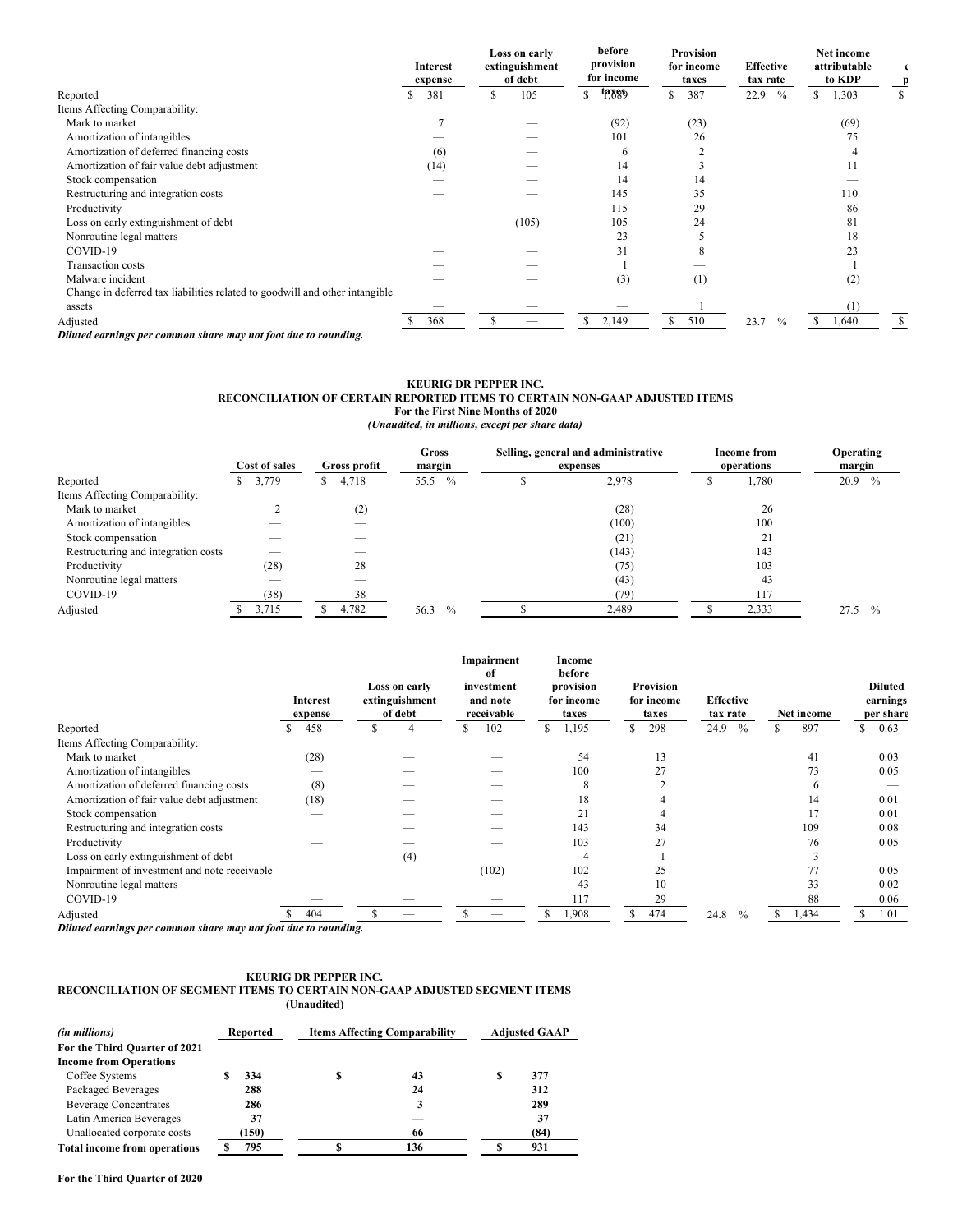| <b>Income from Operations</b>       |       |  |    |  |     |  |
|-------------------------------------|-------|--|----|--|-----|--|
| Coffee Systems                      | 320   |  | 53 |  | 373 |  |
| Packaged Beverages                  | 260   |  | 44 |  | 304 |  |
| <b>Beverage Concentrates</b>        | 262   |  |    |  | 265 |  |
| Latin America Beverages             | 25    |  |    |  | 25  |  |
| Unallocated corporate costs         | (114) |  | 21 |  | 93' |  |
| <b>Total income from operations</b> | 753   |  |    |  | 874 |  |

# **KEURIG DR PEPPER INC. RECONCILIATION OF SEGMENT ITEMS TO CERTAIN NON-GAAP ADJUSTED SEGMENT ITEMS (Unaudited)**

| (in millions)                       |    | Reported |    | <b>Items Affecting Comparability</b> |    | <b>Adjusted GAAP</b> |
|-------------------------------------|----|----------|----|--------------------------------------|----|----------------------|
| For the first nine months of 2021:  |    |          |    |                                      |    |                      |
| <b>Income from Operations</b>       |    |          |    |                                      |    |                      |
| Coffee Systems                      | S  | 992      | S  | 145                                  | S  | 1,137                |
| Packaged Beverages                  |    | 721      |    | 74                                   |    | 795                  |
| <b>Beverage Concentrates</b>        |    | 778      |    | 6                                    |    | 784                  |
| Latin America Beverages             |    | 95       |    | 2                                    |    | 97                   |
| Unallocated corporate costs         |    | (417)    |    | 115                                  |    | (302)                |
| <b>Total income from operations</b> |    | 2,169    | S  | 342                                  | S  | 2,511                |
| For the first nine months of 2020:  |    |          |    |                                      |    |                      |
| <b>Income from Operations</b>       |    |          |    |                                      |    |                      |
| Coffee Systems                      | \$ | 882      | S  | 201                                  | S  | 1,083                |
| Packaged Beverages                  |    | 657      |    | 119                                  |    | 776                  |
| <b>Beverage Concentrates</b>        |    | 679      |    | 5                                    |    | 684                  |
| Latin America Beverages             |    | 73       |    | 2                                    |    | 75                   |
| Unallocated corporate costs         |    | (511)    |    | 226                                  |    | (285)                |
| <b>Total income from operations</b> | S  | 1,780    | \$ | 553                                  | \$ | 2,333                |

#### **KEURIG DR PEPPER INC.**

#### **RECONCILIATION OF ADJUSTED EBITDA AND MANAGEMENT LEVERAGE RATIO (Unaudited)**

*(in millions, except for ratio)*

# **ADJUSTED EBITDA RECONCILIATION - LAST TWELVE MONTHS**

| Net income attributable to KDP                         | S             | 1,731         |
|--------------------------------------------------------|---------------|---------------|
| Interest expense                                       |               | 527           |
| Provision for income taxes                             |               | 517           |
| Loss on early extinguishment of debt                   |               | 105           |
| Impairment of intangible assets                        |               | 67            |
| Other (income) expense, net                            |               | (10)          |
| Depreciation expense                                   |               | 394           |
| Other amortization                                     |               | 158           |
| Amortization of intangibles                            |               | 134           |
| <b>EBITDA</b>                                          | <sup>\$</sup> | 3,623         |
| Items affecting comparability:                         |               |               |
| Restructuring and integration expenses                 | \$            | 201           |
| Productivity                                           |               | 120           |
| Nonroutine legal matters                               |               | 37            |
| Stock compensation                                     |               | 20            |
| COVID-19                                               |               | 42            |
| <b>Transaction</b> costs                               |               | 1             |
| Malware incident                                       |               | (3)           |
| Mark to market                                         |               | (139)         |
| <b>Adjusted EBITDA</b>                                 | <sup>\$</sup> | 3,902         |
|                                                        |               | September 30, |
|                                                        |               | 2021          |
| Principal amounts of:                                  |               |               |
| Commercial paper notes                                 | S             | 998           |
| Senior unsecured notes                                 |               | 11,875        |
| <b>Total principal amounts</b>                         |               | 12,873        |
| Less: Cash and cash equivalents                        |               | 200           |
| Total principal amounts less cash and cash equivalents | S             | 12,673        |
| September 30, 2021 Management Leverage Ratio           |               | 3.2           |

#### **KEURIG DR PEPPER INC. RECONCILIATION OF ADJUSTED EBITDA - LAST TWELVE MONTHS (Unaudited)**

*(in millions)* **FOURTH QUARTER OF <sup>2020</sup> FIRST NINE MONTHS OF <sup>2021</sup> LAST TWELVE MONTHS**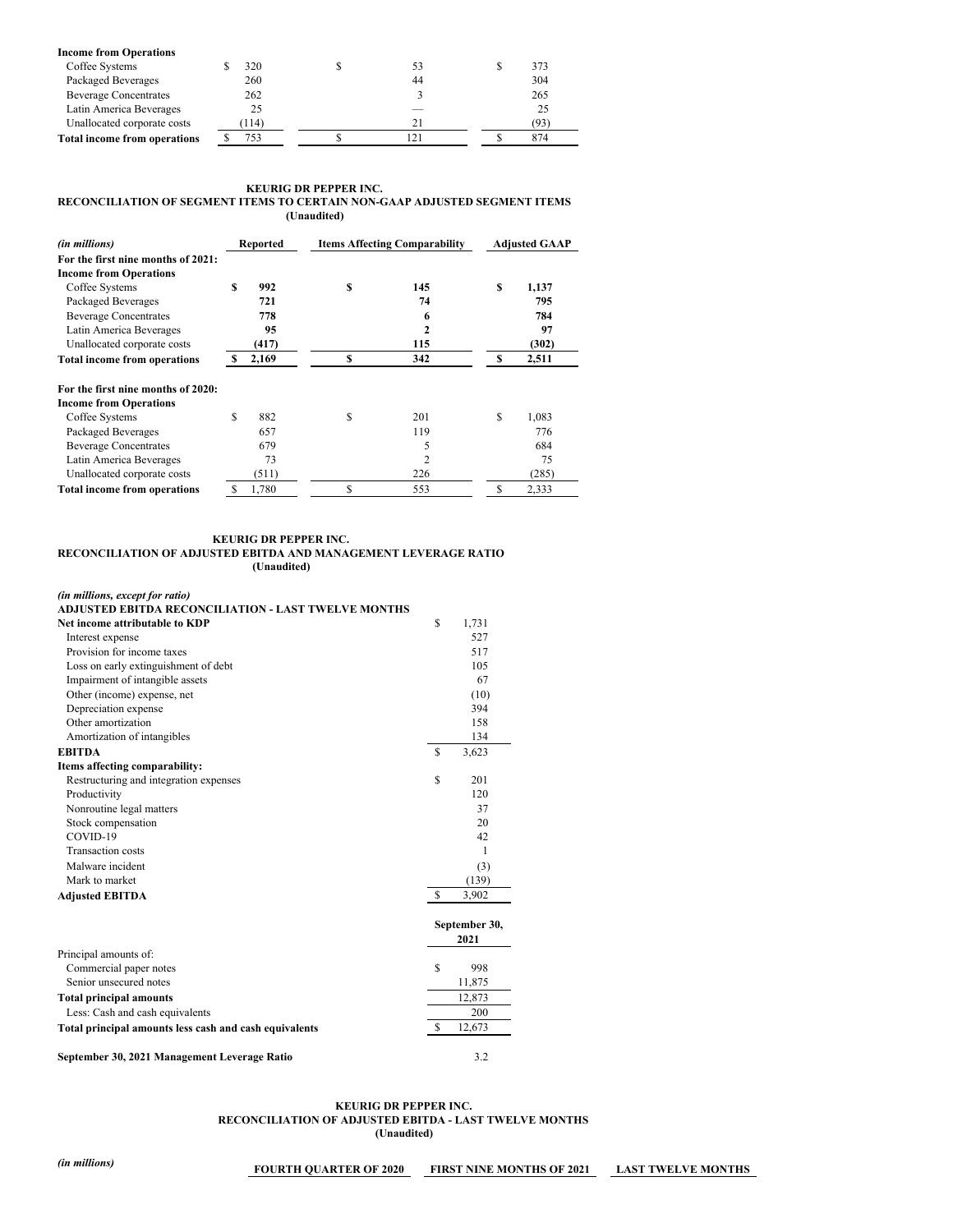| Net income attributable to KDP         | S  | 428  | S | 1,307 | S | $1,33 +$ |  |
|----------------------------------------|----|------|---|-------|---|----------|--|
| Provision for income taxes             |    | 130  |   | 387   |   | 517      |  |
| Loss on early extinguishment of debt   |    |      |   | 105   |   | 105      |  |
| Impairment of intangible assets        |    | 67   |   |       |   | 67       |  |
| Other (income) expense, net            |    | (4)  |   | (6)   |   | (10)     |  |
| Depreciation expense                   |    | 90   |   | 304   |   | 394      |  |
| Other amortization                     |    | 40   |   | 118   |   | 158      |  |
| Amortization of intangibles            |    | 33   |   | 101   |   | 134      |  |
| <b>EBITDA</b>                          | S  | 930  | S | 2,693 | S | 3,623    |  |
| Items affecting comparability:         |    |      |   |       |   |          |  |
| Restructuring and integration expenses | \$ | 56   | S | 145   |   | 201      |  |
| Productivity                           |    | 22   |   | 98    |   | 120      |  |
| Nonroutine legal matters               |    | 14   |   | 23    |   | 37       |  |
| Stock compensation                     |    | 6    |   | 14    |   | 20       |  |
| COVID-19                               |    | 11   |   | 31    |   | 42       |  |
| <b>Transaction costs</b>               |    |      |   |       |   |          |  |
| Malware incident                       |    |      |   | (3)   |   | (3)      |  |
| Mark to market                         |    | (54) |   | (85)  |   | (139)    |  |
| <b>Adjusted EBITDA</b>                 | S  | 985  |   | 2,917 | S | 3,902    |  |

# **KEURIG DR PEPPER INC. RECONCILIATION OF NET CASH PROVIDED BY OPERATING ACTIVITIES TO FREE CASH FLOW (Unaudited)**

Free cash flow is defined as net cash provided by operating activities adjusted for purchases of property, plant and equipment, proceeds from sales of property, plant and equipment, and certain items excluded for comparison to prior year periods. For the first nine months of 2021 and 2020, there were no certain items excluded for comparison to prior year periods.

|                                                      | <b>First Nine Months</b> |       |  |  |  |  |  |  |
|------------------------------------------------------|--------------------------|-------|--|--|--|--|--|--|
| (in millions)                                        | 2021                     | 2020  |  |  |  |  |  |  |
| Net cash provided by operating activities            | 1.933                    | 1.666 |  |  |  |  |  |  |
| Purchases of property, plant and equipment           | (325)                    | (356) |  |  |  |  |  |  |
| Proceeds from sales of property, plant and equipment | 18                       | 203   |  |  |  |  |  |  |
| <b>Free Cash Flow</b>                                | 1.626                    | 1.513 |  |  |  |  |  |  |

# **RECONCILIATION OF CERTAIN CURRENCY NEUTRAL ADJUSTED FINANCIAL RESULTS (Unaudited)**

Net sales, adjusted income from operations and adjusted earnings per share, as adjusted to currency neutral: These adjusted financial results are calculated on a currency neutral basis by converting our current-period local currency financial results using the prior-period foreign currency exchange rates.

|                                                                     | Coffee<br><b>Systems</b> | Packaged<br><b>Beverages</b> | <b>Beverage</b><br><b>Concentrates</b> | <b>Latin America</b><br><b>Beverages</b> | Total                |
|---------------------------------------------------------------------|--------------------------|------------------------------|----------------------------------------|------------------------------------------|----------------------|
| For the third quarter of 2021:                                      |                          |                              |                                        |                                          |                      |
| Net sales                                                           | 5.3<br>$\%$              | 6.9<br>$\frac{0}{0}$         | $\frac{0}{0}$<br>11.4                  | 25.8<br>$\frac{0}{0}$                    | 7.6<br>$\%$          |
| Impact of foreign currency                                          | (0.7)<br>$\%$            | (0.1)<br>$\%$                | (0.6)<br>$\frac{0}{0}$                 | (11.3)<br>$\frac{0}{0}$                  | (0.8)<br>$\%$        |
| Net sales, as adjusted to currency neutral                          | $\%$<br>4.6              | $\frac{0}{0}$<br>6.8         | $\%$<br>10.8                           | $\frac{0}{0}$<br>14.5                    | $\%$<br>6.8          |
| For the first nine months of 2021:                                  |                          |                              |                                        |                                          |                      |
| Net sales                                                           | 9.2<br>$\frac{0}{0}$     | 7.3<br>$\frac{0}{0}$         | 13.2<br>$\frac{0}{0}$                  | 23.8<br>$\frac{0}{0}$                    | 9.4<br>$\frac{0}{0}$ |
| Impact of foreign currency                                          | (1.0)<br>$\%$            | $\%$<br>(0.2)                | $\frac{0}{0}$<br>(0.5)                 | (9.1)<br>$\frac{0}{0}$                   | (1.0)<br>$\%$        |
| Net sales, as adjusted to currency neutral                          | $\frac{0}{0}$<br>8.2     | $\frac{0}{0}$<br>7.1         | 12.7<br>$\frac{0}{0}$                  | $\frac{0}{0}$<br>14.7                    | $\%$<br>8.4          |
|                                                                     | Coffee                   | Packaged                     | <b>Beverage</b>                        | <b>Latin America</b>                     |                      |
|                                                                     | <b>Systems</b>           | <b>Beverages</b>             | Concentrates                           | <b>Beverages</b>                         | Total                |
| For the third quarter of 2021:                                      |                          |                              |                                        |                                          |                      |
| Adjusted income from operations                                     | $\frac{0}{0}$<br>1.1     | $\frac{0}{0}$<br>2.6         | 9.1<br>$\frac{0}{0}$                   | $\frac{0}{0}$<br>48.0                    | 6.5<br>$\frac{0}{0}$ |
| Impact of foreign currency                                          | $\%$<br>(0.6)            | (0.3)<br>$\%$                | (0.4)<br>$\%$                          | (12.0)<br>$\%$                           | $(0.8)$ %            |
| Adjusted income from operations, as adjusted to currency<br>neutral | $\%$<br>$0.5^{\circ}$    | 2.3<br>$\%$                  | 8.7<br>$\%$                            | 36.0<br>$\%$                             | 5.7 $%$              |
| For the first nine months of 2021:                                  |                          |                              |                                        |                                          |                      |
| Adjusted income from operations                                     | $\frac{0}{0}$<br>5.0     | 2.4<br>$\frac{0}{0}$         | $\frac{0}{0}$<br>14.6                  | 29.3<br>$\frac{0}{0}$                    | 7.6<br>$\frac{0}{0}$ |
| Impact of foreign currency                                          | (0.7)<br>$\%$            | (0.2)<br>$\%$                | (0.6)<br>$\%$                          | (9.3)<br>$\frac{0}{0}$                   | $(0.8)$ %            |
| Adjusted income from operations, as adjusted to currency            |                          |                              |                                        |                                          |                      |
| neutral                                                             | 4.3<br>$\frac{0}{0}$     | 2.2<br>$\frac{0}{0}$         | 14.0<br>$\frac{0}{0}$                  | 20.0<br>$\frac{0}{0}$                    | 6.8<br>$\%$          |

|                                                                      | <b>Third Quarter of 2021</b> | <b>First Nine Months of 2021</b> |
|----------------------------------------------------------------------|------------------------------|----------------------------------|
| Adjusted diluted earnings per share                                  | 0.44                         | .15                              |
| Impact of foreign currency                                           |                              | (0.01)                           |
| Adjusted diluted earnings per share, as adjusted to currency neutral | 0.44                         | -14                              |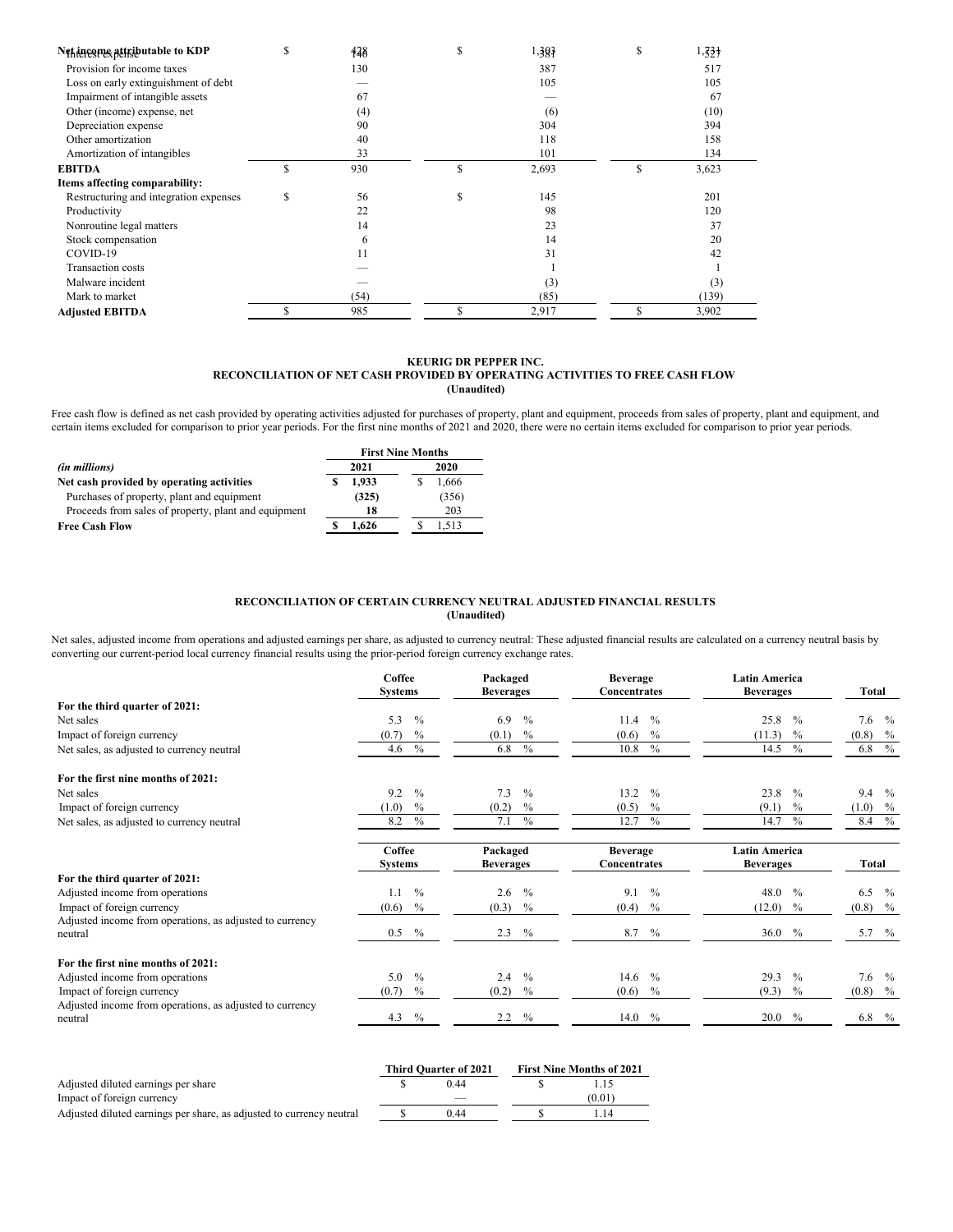The following table sets forth our reconciliation of significant COVID-19-related expenses. However, employee compensation expense and employee protection costs, which impact our SG&A expenses and cost of sales, are included as the COVID-19 item affecting comparability and are excluded in our Adjusted financial measures. In addition, reported amounts under U.S. GAAP also include additional costs, not included as the COVID-19 item affecting comparability, as presented in tables below.

|                                    | Items Affecting Comparability <sup>(1)</sup> |                                                        |    |                                                    |    |                                                                |             |                                                 |              |                         |
|------------------------------------|----------------------------------------------|--------------------------------------------------------|----|----------------------------------------------------|----|----------------------------------------------------------------|-------------|-------------------------------------------------|--------------|-------------------------|
| (in millions)                      |                                              | <b>Employee Compensation</b><br>Expense <sup>(2)</sup> |    | <b>Employee Protection</b><br>Costs <sup>(3)</sup> |    | <b>Allowances for Expected Credit</b><br>Losses <sup>(4)</sup> |             | <b>Inventory Write-</b><br>Downs <sup>(5)</sup> |              | <b>Total</b>            |
| For the third quarter of 2021:     |                                              |                                                        |    |                                                    |    |                                                                |             |                                                 |              |                         |
| Coffee Systems                     | \$                                           |                                                        | \$ |                                                    | S  |                                                                | S           |                                                 |              |                         |
| Packaged Beverages                 |                                              |                                                        |    |                                                    |    |                                                                |             |                                                 |              |                         |
| <b>Beverage Concentrates</b>       |                                              |                                                        |    |                                                    |    |                                                                |             |                                                 |              |                         |
| Latin America Beverages            |                                              |                                                        |    |                                                    |    |                                                                |             |                                                 |              |                         |
| <b>Total</b>                       | \$                                           | $\overline{2}$                                         | S  | $\overline{2}$                                     | \$ |                                                                | $\mathbf S$ |                                                 | \$           | $\overline{\mathbf{4}}$ |
| For the third quarter of 2020:     |                                              |                                                        |    |                                                    |    |                                                                |             |                                                 |              |                         |
| Coffee Systems                     | \$                                           | 7                                                      | \$ | 5                                                  | \$ |                                                                | -S          |                                                 |              | 12                      |
| Packaged Beverages                 |                                              | 32                                                     |    |                                                    |    |                                                                |             |                                                 |              | 36                      |
| <b>Beverage Concentrates</b>       |                                              |                                                        |    |                                                    |    |                                                                |             |                                                 |              |                         |
| Latin America Beverages            |                                              |                                                        |    |                                                    |    |                                                                |             |                                                 |              |                         |
| <b>Total</b>                       | \$                                           | 39                                                     | \$ | 10                                                 | \$ |                                                                | $\mathbf S$ |                                                 | S            | 49                      |
| For the first nine months of 2021: |                                              |                                                        |    |                                                    |    |                                                                |             |                                                 |              |                         |
| Coffee Systems                     | S                                            | 3                                                      | S  | 14                                                 | S  | (2)                                                            | S           |                                                 |              | 15                      |
| Packaged Beverages                 |                                              |                                                        |    | 6                                                  |    | (8)                                                            |             |                                                 |              | 5                       |
| <b>Beverage Concentrates</b>       |                                              |                                                        |    |                                                    |    | (3)                                                            |             |                                                 |              | (3)                     |
| Latin America Beverages            |                                              |                                                        |    |                                                    |    |                                                                |             |                                                 |              |                         |
| <b>Total</b>                       | S                                            | 10                                                     | S  | 21                                                 | \$ | (13)                                                           | S           |                                                 | S            | 18                      |
| For the first nine months of 2020: |                                              |                                                        |    |                                                    |    |                                                                |             |                                                 |              |                         |
| Coffee Systems                     | \$                                           | 14                                                     | S  | $\overline{7}$                                     | S  | $\overline{2}$                                                 | S           | 8                                               |              | 31                      |
| Packaged Beverages                 |                                              | 73                                                     |    | 22                                                 |    | 8                                                              |             |                                                 |              | 103                     |
| <b>Beverage Concentrates</b>       |                                              |                                                        |    |                                                    |    |                                                                |             |                                                 |              |                         |
| Latin America Beverages            |                                              |                                                        |    |                                                    |    |                                                                |             |                                                 |              |                         |
| <b>Total</b>                       | \$                                           | 87                                                     | \$ | 30                                                 | \$ | 14                                                             | S           | 8                                               | $\mathbb{S}$ | 139                     |
|                                    |                                              |                                                        |    |                                                    |    |                                                                |             |                                                 |              |                         |

(1) Employee compensation expense and employee protection costs are both included as the COVID-19 items affecting comparability in the reconciliation of our Adjusted Non-GAAP financial measures.

(2) In 2021, reflected pay for temporary employees, including the associated taxes, as well as incremental benefits provided to frontline workers such as extended sick leave, in order to maintain essential operations during the COVID-19 pandemic. In 2020, primarily reflected temporary incremental frontline incentive pay and benefits, as well as pay for temporary employees, including the associated taxes. Impacts both cost of sales and SG&A expenses.

(3) Included costs associated with personal protective equipment, temperature scans, cleaning and other sanitization services. Impacts both cost of sales and SG&A expenses.

(4) In 2020, allowances reflected the expected impact of the economic uncertainty caused by COVID-19, leveraging estimates of credit worthiness, default and recovery rates for certain of our customers. In 2021, reversals of those allowances reflect improving economic conditions. Impacts SG&A expenses.

(5) Impacts cost of sales.

# **RECONCILIATION OF CERTAIN ADJUSTED FINANCIAL RESULTS FOR THE FIRST NINE MONTHS OF 2019 (Unaudited, in millions, except per share data)**

For the purposes of additional analysis, we have also included certain non-GAAP financial measures for the first nine months of 2019.

For the first nine months of 2019, we define our Adjusted non-GAAP financial measures as certain financial statement captions and metrics adjusted for certain items affecting comparability. The items affecting comparability are defined below.

**Adjusted**: Defined as certain financial statement captions and metrics adjusted for certain items affecting comparability.

**Items affecting comparability**: Defined as certain items that are excluded for comparison to prior year periods, adjusted for the tax impact as applicable. Tax impact is determined based upon an approximate rate for each item. For each period, management adjusts for (i) the unrealized mark-to-market impact of derivative instruments not designated as hedges in accordance with U.S. GAAP and do not have an offsetting risk reflected within the financial results; (ii) the amortization associated with definite-lived intangible assets; (iii) the amortization of the deferred financing costs associated with the DPS Merger; (iv) the amortization of the fair value adjustment of the senior unsecured notes obtained as a result of the DPS Merger; (v) stock compensation expense and the associated windfall tax benefit attributable to the matching awards made to employees who made an initial investment in KDP; (vi) non-cash changes in deferred tax liabilities related to goodwill and other intangible assets as a result of tax rate or apportionment changes; and (vii) other certain items that are excluded for comparison purposes to prior year periods.

For the first nine months of 2019, the other certain items excluded for comparison purposes include (i) restructuring and integration expenses related to significant business combinations; (ii) productivity expenses; (iii) transaction costs not associated with the DPS Merger; (iv) costs related to significant non-routine legal matters; (v) the impact of the step-up of acquired inventory not associated with the DPS Merger (vi) the loss on early extinguishment of debt related to the redemption of debt; and (vii) the loss related to the February 2019 organized malware attack on our business operation networks in the Coffee Systems segment.

|                                | <b>Net Sales</b> | Income from operations |       | Diluted earnings per share |      |
|--------------------------------|------------------|------------------------|-------|----------------------------|------|
| Reported                       | 8.186            |                        | 1.665 |                            | 0.60 |
| Items Affecting Comparability: |                  |                        |       |                            |      |
| Mark to market                 |                  |                        |       |                            | 0.02 |
| Amortization of intangibles    |                  |                        | 94    |                            | 0.05 |